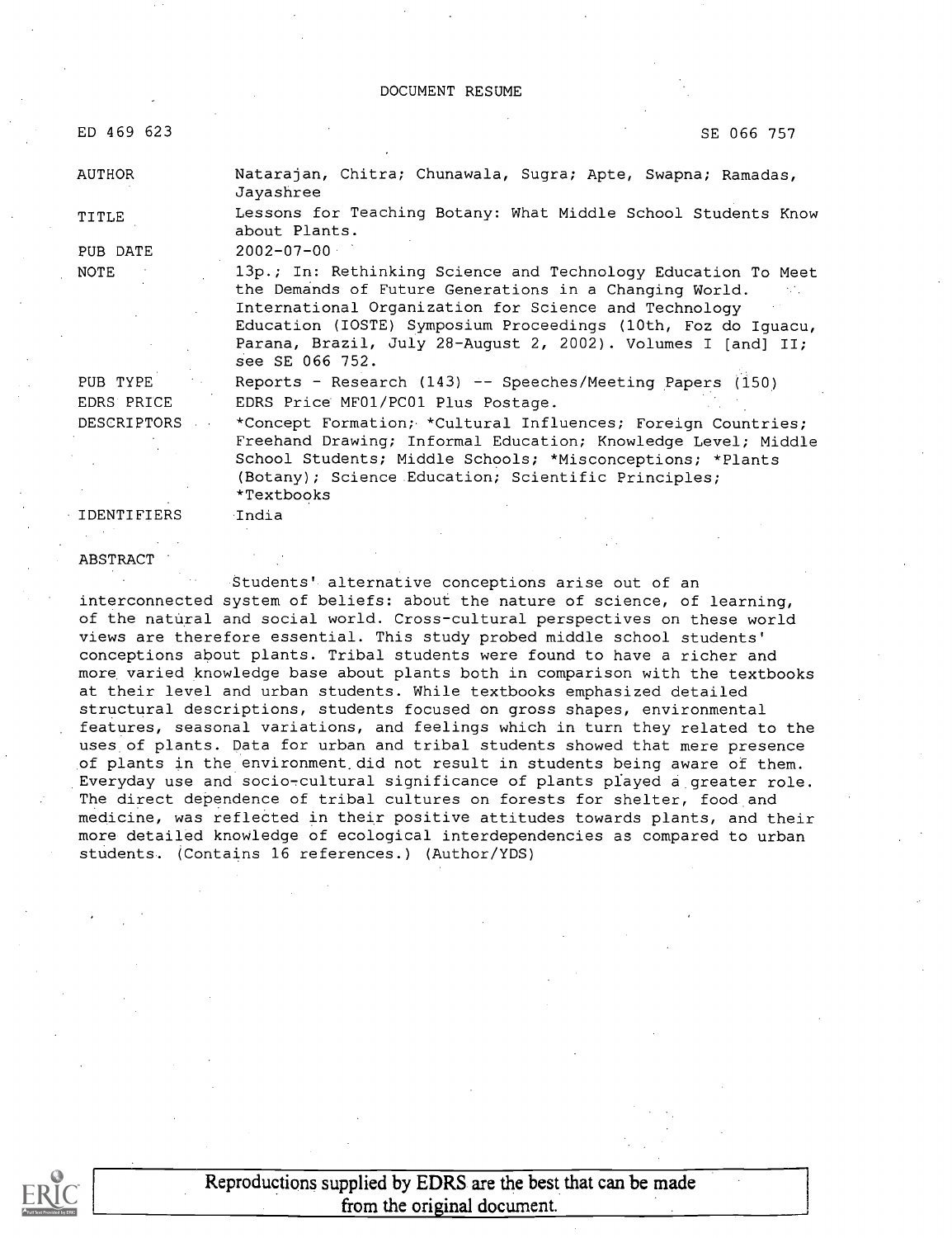# Lessons for Teaching Botany: What Middle School Students Know about Plants

by

Chitra Ntarajan Sugra Chunawala Swapna Apte Jayashree Ramadas

PERMISSION TO REPRODUCE AND DISSEMINATE THIS MATERIAL HAS BEEN GRANTED BY

TO THE EDUCATIONAL RESOURCES INFORMATION CENTER (ERIC)

1

FORDOFST

U.S. DEPARTMENT OF EDUCATION Office of Educational Research and Improvement EDUCATIONAL RESOURCES INFORMATION<br>CENTER (ERIC)<br>This document has been reproduced as<br>received from the person or organization originating it. Minor changes have been made to

improve reproduction quality.

Points of view or opinions stated in this document do not necessarily represent official OERI position or policy.

# BEST COPY AVAILABLE

2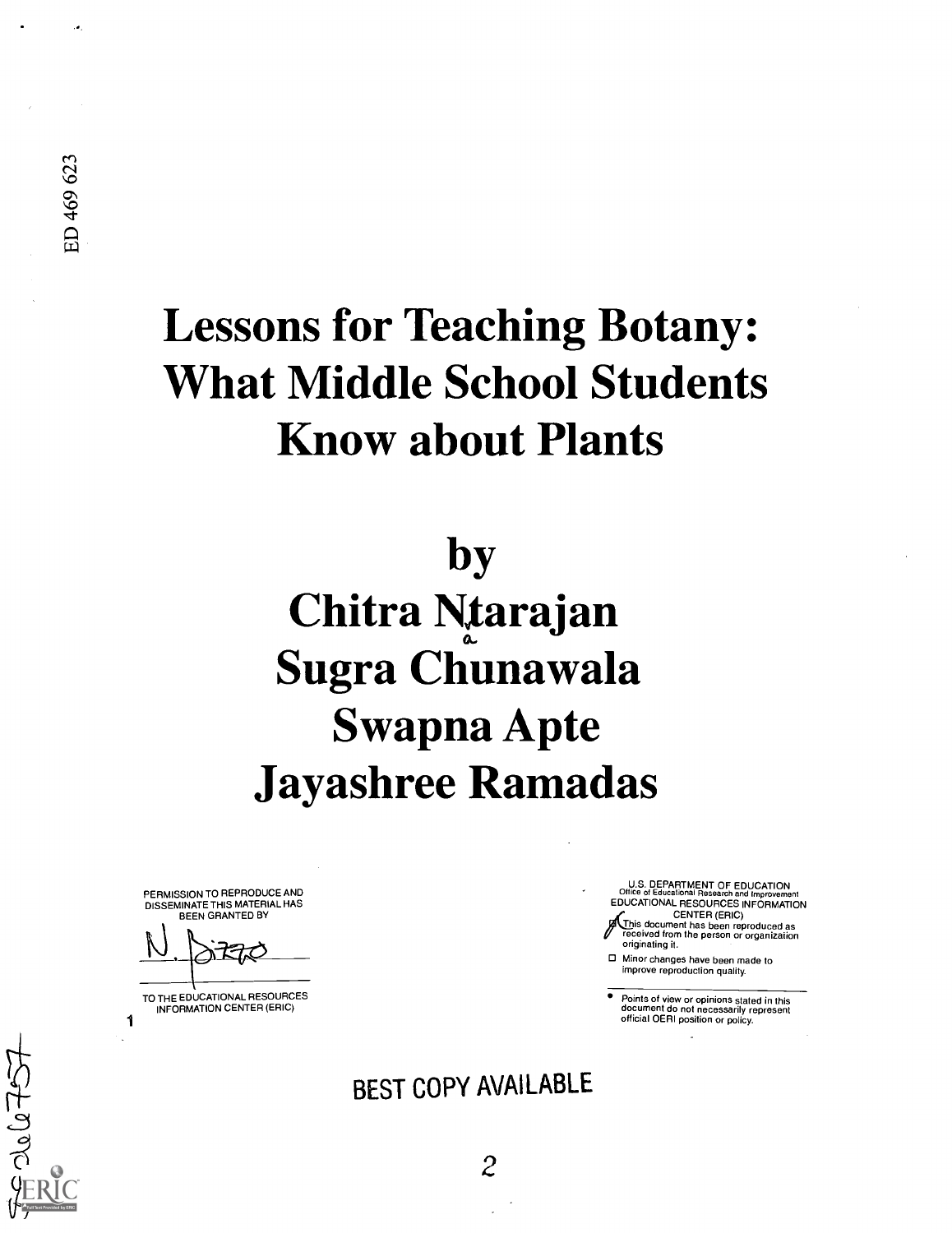

## LESSONS FOR TEACHING BOTANY: WHAT MIDDLE SCHOOL STUDENTS KNOW ABOUT PLANTS

Chitra Natarajan, Sugra Chunawala, Swapna Apte and Jayashree Ramadas (cnut@hbcse.tifr.res.in) Homi Bhabha Centre For Science Education, TIFR, Mumbai, India

#### Abstract

Students' alternative conceptions arise out of an interconnected system of beliefs: about the nature of science, of learning, of the natural and social world. Cross-cultural perspectives on these world views are therefore essential. This study probed middle school students' conceptions about plants.

Tribal students were found to have a richer and more varied knowledge base about plants both in comparison with the textbooks at their level and urban students. While textbooks emphasized detailed structural descriptions, students focused on gross shapes, environmental features, seasonal variations, and feelings, which in turn they related to the uses of plants. Data for urban and tribal students showed that mere presence of plants in the environment did not result in students being aware of them. Everyday use and socio-cultural significance of plants played a greater role. The direct dependence of tribal cultures on forests for shelter, food and medicine, was reflected in their positive attitudes towards plants, and in their more detailed knowledge of ecological interdependencies as compared to urban students.

#### **Introduction**

School students' conceptions form an interconnected system of beliefs: about the nature of science, of school, of learning, and of the world around. Knowledge is constructed through interaction with the physical as well as the social environment. Alternative conceptions therefore need to be seen in terms of the context of learning, including the local environment and the socio-cultural background of students, and its relation to the classroom climate. This was one of the goals of the DLIPS Project - Diagnosing Learning in Primary Science, undertaken at the Homi Bhabha Centre for Science Education. The DLIPS project studied three main themes that are intimately connected with primary (grades 1 through 4 in Maharashtra State) and middle school (grades 5 through 8) science: students' ideas related to living and non-living, students' ideas about plants and the role of experiments in school science [Chunawala et al, 1996; Natarajan et al, 1996; Ramadas et al, 1996].

Students in India grow up in a variety of economic and socio-cultural backgrounds. Although in school they follow a common curriculum, research and other observational evidence suggests that the experience of schooling may actually differ for students from differing home backgrounds. Their life-styles and environmental experiences may also differ. It is possible that these factors besides the curriculum and textbooks influence students' worldviews and shape their conceptions. Our study of students' conceptions was motivated by these rather complex considerations.

#### Context, cognition and the study of plants

Cognition in natural and social settings has been the subject of many research studies. Implicit in these studies is the view, developed by Lave [1988], Brown and others [1988], that cognition is 'situated' - that knowledge is closely intertwined with the activity, the context, and the culture within which it is developed. This view is particularly relevant in situations where there is a wide gap between the culture of school and home. The study of botany for tribal school students in India is a case in point.

Tribals typically regard humans as part of a community of beings that include other living creatures as well as elements of the landscape. Tribals in India, many of whom live in the outskirts of forests, supplement their meagre earnings as tenant farmers/ labourers, with the sale of fuel wood, and minor forest produce like herbs and honey. Ashramshalas, or residential schools, are an attempt by the government to educate the tribals and integrate them with the mainstream. Lack of effective linkage between informal experiences and formal education leads to classroom learning limitations.

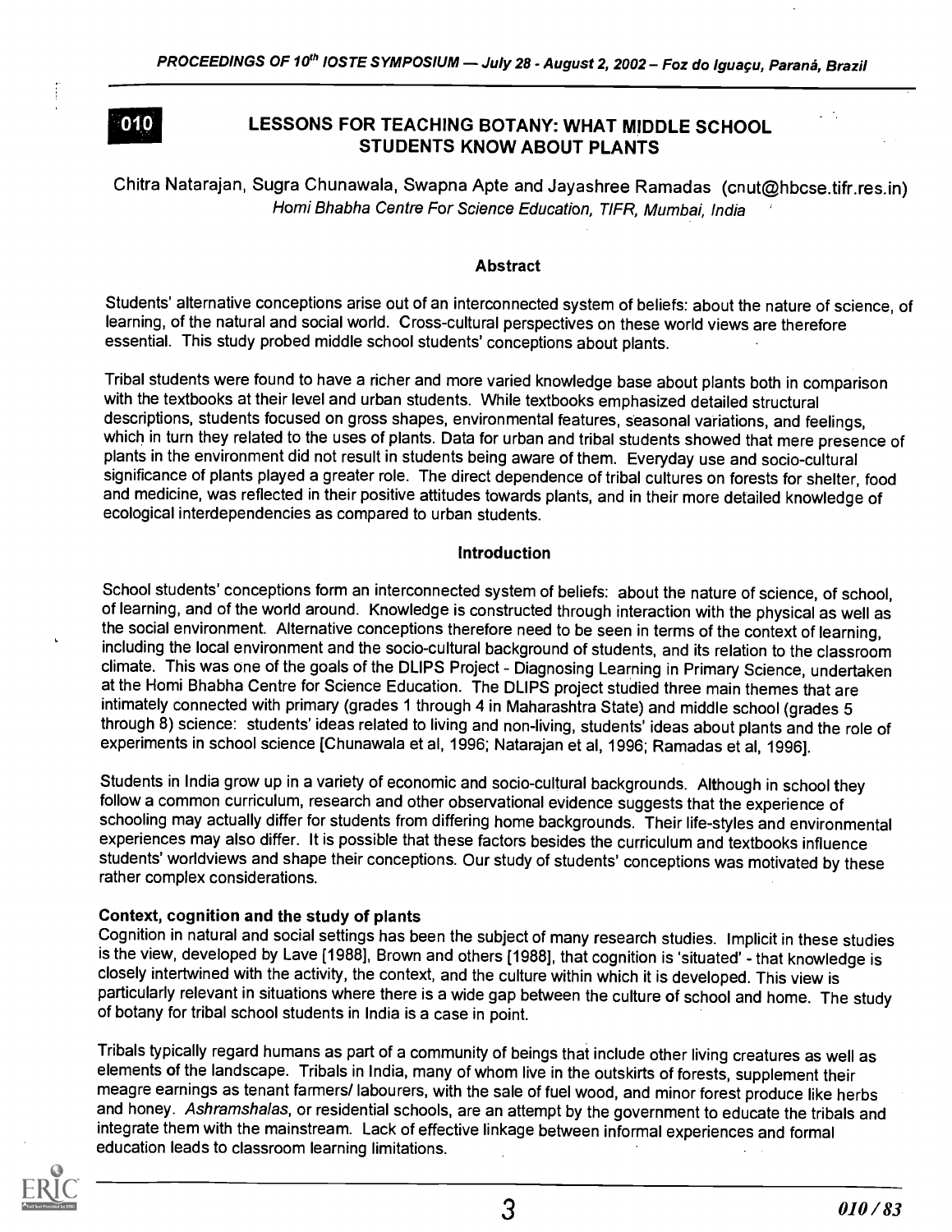In rural and indigenous cultures, even children under 12 years of age participate in agriculture and collection of forest produce. Urban students on the other hand, merely use plant products in their daily lives. In schools, both tribal and urban students go though a common curriculum, in which the study of plants is an important component from grades 1 through 6.

Anthropological and ethnobotanical studies, which have documented names for plants, show that adults in rural and underdeveloped societies have names for many wild plants in their environment [Berlin et al, 1966; Tull, 1993]. Other studies [Dougherty, 1979] find that urban students have a poor knowledge of names of plants and cannot identify as many different varieties as tribal students of the same age. Hunn [1985] points out that "biological taxonomies only lexicalize a small portion of the total number of available plant and animal taxa, and what is lexicalised are the plants and animals that have some special importance to people".

Scribner and Cole [1973] see a juxtaposition of formal and informal education as a source of problem in bringing about cognitive change. Their thesis is, "... that school represents a specialised set of educational experiences which are discontinuous from those encountered in everyday life and that it requires and promotes ways of learning and thinking which often run counter to those nurtured in practical daily activities."

Informal education in traditional societies is contextualised and person-oriented - each task is taught by a particular person, and the position of the person, say a family or group elder, imparting the skill is as important as the task to be learned. On the other hand, formal school education demands that children relate only to the subiect matter, which is not only decontextualised, but often taught by a different teacher each year. This problem is compounded, in education of tribal children, by the schools representing a culture that has historically oppressed and maligned the indigenous people. Besides, the organization of knowledge in subjects like formal mathematics, grammar and the sciences often conflicts with the traditional ways of understanding and interpreting the world [Harris, 1992].

Informal learners lack explanations for how and why they perform a task, while school learners know the words but not the referents, because they have never encountered a practical situation related to their knowledge. These arguments lead to a strong plea for making a connection between everyday life of students and the decontextualised learning in the classroom [Brown et al, 1988; Brown, 1989]. It has been recognized for over a decade now that students' understandings include non-semantic aspects, like, emotions, values, beliefs, interpretive frameworks and personal experiences [Gilbert et al, 1982], which are also deeply embedded in the physical, social and cultural settings of the students. The school, and evaluations therein, are only concerned with the formal propositional (semantic) knowledge. o

The present study was motivated by the observation that tribal students are seen to be at a disadvantage in formal school in terms of performance. Their life-style, and the knowledge of plants and forests on which it has depended over the years, remains unrecognised and under-valued. By documenting students' ideas, we hope to see if a connection is possible between the situated knowledge of students, and the requirements of the curriculum.

## Sample and tasks

The study was done with middle school students from generally deprived socio-economic backgrounds. The data was collected over two academic years from three residential schools, one in Mumbai city (Urban) and two tribal schools in rural areas (Tribal) of Maharashtra State. The urban school is run by a charitable organisation and has a mix of students from poor and lower middle-class families. The data analysis was largely qualitative, with testing for statistical significance where appropriate.

Both urban and tribal students belonged to grades 5 and 6, and ranged in age from 10 to 15 years. About a hundred students each in the tribal and urban groups participated in the study. The actual number of participants varied for the different tasks. The ratio of girls to boys was about 1: 2 in the urban school and 1: 4 or less in the tribal schools, reflecting a severe gender bias in schooling opportunities. The gender ratio decreased further in the higher grades. The medium of instruction was Marathi, the language of Maharashtra State. The tribal students' mother tongue was a dialect of Marathi.

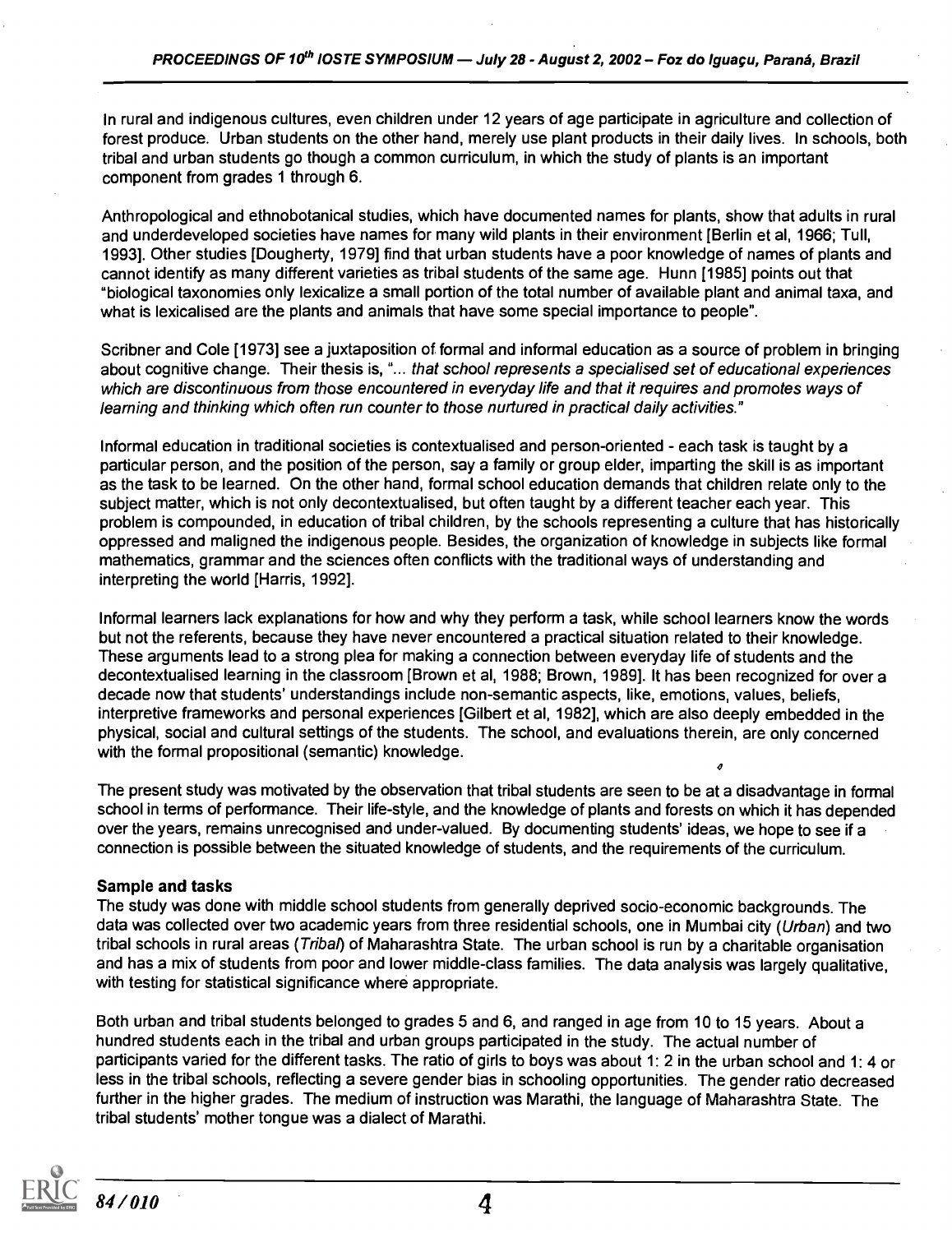Jur experience has been that these students, particularly in the school situation, are not used to expressing their own ideas freely. Through the medium of classroom discussions along with a variety of written tasks, games and activities, students were encouraged to express their ideas related to a topic. Games that required the students to form teams and compete, served to open up interaction channels with the students. In one such game, played outside the classroom during early interactions, students formed teams and identified living things found on land, water, or in the air. The fact that tribal students were able to give more than 150 plant names provided the impetus to probe the students' knowledge of plants in greater depth. Several tasks were subsequently designed, of which the analysis of two tasks that focus on the aspects of situated cognition are reported here. A brief description of each task is given below.

#### Herbarium collection

In the 'herbarium' task, 58 urban students of grade 6 and 99 tribal students of grades 5 and 6 participated. Each student was asked to select one plant from the environs of their school or home, preferably different from that of her/his classmates, and bring a twig containing a few leaves and a flower, fruit or seed, if it had any. The students then filled out a questionnaire which asked for information about the plant selected by them: its name, the surroundings where it was found, if the plant was a vine, the support of the plant, their 'thoughts and feelings' about the plant and any stories about it that they may be aware of. They were also asked to give the colour of the flowers when fresh, and human uses of the plant and its parts.

#### Drawing and writing about a plant

The participants for the drawing and writing task consisted of 104 urban students from grade 6 and 108 tribal students from grades 5 and 6. The students were asked to first draw the overall shape of the plant and its features, and then to fill out its surroundings. They also drew in detail, on a separate sheet, a branch, a leaf, flower, fruit and seed, of the same plant. Unlike the herbarium task, different students could draw the same plant. After completing the drawings, every student wrote about each aspect of the plant. The writing task was complementary to the drawing task and helped in probing students' ideas about the plants beyond the limitations of the drawing task.

#### Results

#### Herbarium collection

Students collected a great variety of plants distributed over many categories. The plants chosen by the tribal and urban students differed in two ways: the total number of plants in each category, and the variety, or the number of distinct names, within each category. The salient features of the responses to the herbarium questionnaire are given in Table 1 and tribal and urban students' responses are compared below.

There was a greater variety in tribal students' responses: majority of their choices (>70%) were evenly distributed over fruit trees, flowering trees and garden plants. They also gave a significantly greater number of fruit ( $z=2.46$ ) and flowering ( $z=3.34$ ) trees. There was a greater variety of flowering trees ( $z=2.51$ ) as well. Tribal students chose many trees, which have a social and religious significance (socially significant trees). The tribal students in this study are dependent on a wide variety of plants. Thus, it is not surprising that they selected a large variety of plants from several categories.

|                               | <b>Tribal</b> |      | <b>Urban</b> |      |
|-------------------------------|---------------|------|--------------|------|
| Category                      | No.           | Var. | No.          | Var. |
| <b>Fruit trees</b>            | 27            | 16   |              |      |
| <b>Flowering trees</b>        | 25            | 16   |              |      |
| <b>Garden Plants</b><br>_____ | 21            | 15   | 24           | 12   |

Table 1: Number (No.) and variety (Var.) of plants in the herbarium task

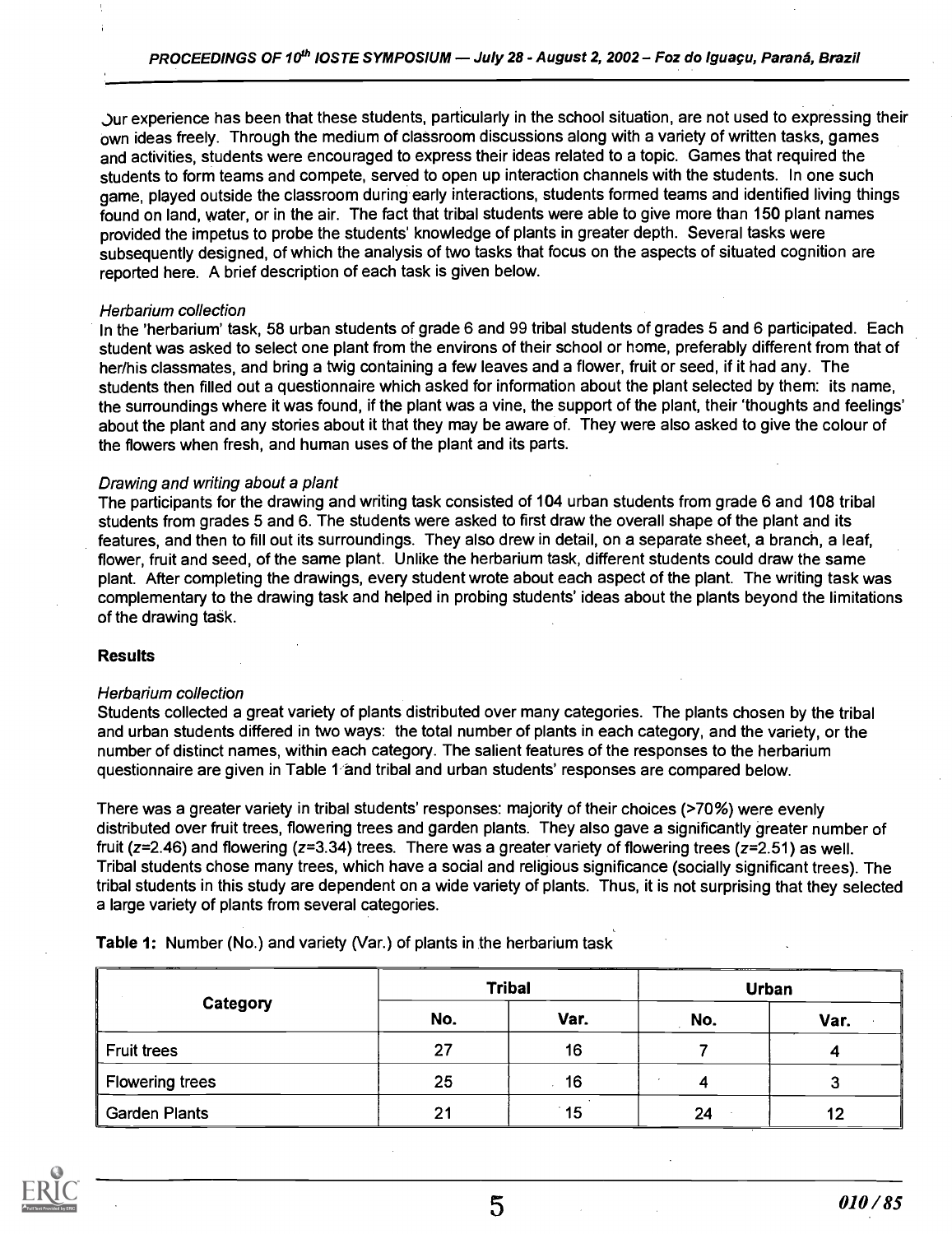| Veg. Plants                       |    |    |    |  |
|-----------------------------------|----|----|----|--|
| Grass/Water plants                |    |    |    |  |
| Other socially significant plants |    | 10 |    |  |
| Total                             | 99 | 66 | 58 |  |

Forty percent of all plants chosen by urban students were common garden plants, significantly greater in number  $(z=2.63)$  and variety ( $z=2.09$ ) than the garden plants given by tribal students. They also chose a larger number of vegetable plants (22%) than did tribal students (7%), whose choices were different.

Several of the trees found in the tribal environs are also found near the school of the urban students in this study. Yet the urban students chose only a few fruit trees, the fruits of which they like to eat! Their choices in the garden variety were dominated by the plants that they use in their everyday lives. Complementarily, although a large variety of vegetable (and garden) plants are found around the Ashramshalas, tribal students chose them less frequently than did urban students. In the urban students' case, all 'useful' plants may not be found in their surroundings, while in the case of tribal students, the mere presence of a variety of plants in the forest has traditionally led to their use in the everyday life of their community.

Tribal students often expressed positive feelings about the plants they had chosen, in addition to their uses. It appeared that students' feelings were often linked to the uses of plants, as food, medicine or fuel. At other times they described the flowers as beautiful and 'gladdening'. Both urban and tribal students' responses had only a few structural descriptions like, "chini gulab leaves stand erect". This is in contrast to textbooks that abound in structural descriptions and underplay feelings.

It appears likely that, in the herbarium collection task, more than the availability of a variety of plants in the environment, the perceived dependence on the plant, and its everyday relevance, influenced students' choices. Their perceptions of use and 'feelings' about the plants were also an important factor that influenced the variety and number of herbarium samples.

One might expect that four years of formal schooling with similar textbooks would have a certain homogenising influence on urban and tribal students. This was not found to be so. Tribal students brought herbarium samples of many plants that did not appear in the textbooks, largely in the categories of fruit, flowering and socially significant trees. About two thirds of the plant samples brought by the tribal students, and about half those brought by urban students, were different from those given in the text. Textbooks, on the other hand, cite a large number of trees and plants of several categories, possibly in an effort to cater to a majority of rural and urban students.

#### Drawing and writing about a plant

This activity was meant to probe students' observations about a plant of their choice: the overall shape of the plant or tree, the details of its parts like, leaf, flower, fruit and seed, the surroundings in which the plant may be found, and any other ideas about the plant that they would want to write about. The activity had two distinct parts: drawing, followed by writing.

#### Choice of plants - number and variety

The predominant categories of plants chosen by the students were analysed on the same lines as in the herbarium collection activity. In this case too, each student drew only one plant. The salient differences in number and variety of plants chosen by tribal and urban students for this task are discussed below. The total number of plants in each category (No.) and the number of distinct names in each (Var.) are given in Table 2.

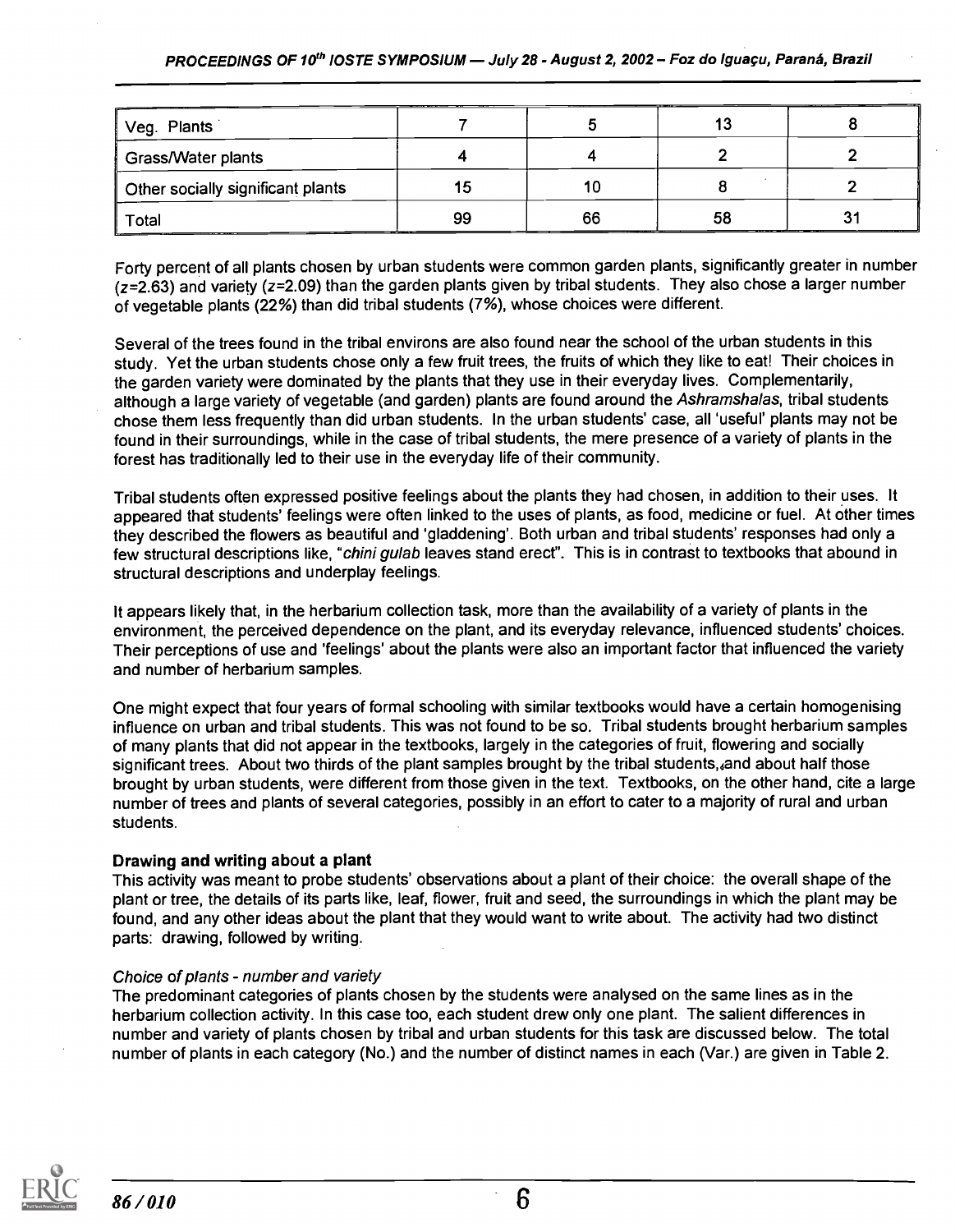|                                   | <b>Tribal</b> |       | <b>Urban</b> |      |
|-----------------------------------|---------------|-------|--------------|------|
| Category                          | No.           | Var.  | No.          | Var. |
| <b>Fruit trees</b>                | 60            | $-13$ | 67           |      |
| Flowering trees                   | 18            | 8     | 0            |      |
| <b>Garden Plants</b>              | 14            | 5     | 32           | 11   |
| Veg. Plants                       |               |       | 0            | 0    |
| Grass/Water plants                | 0             | 0     |              |      |
| Other socially significant plants | 15            | 6     | 4            |      |
| Total                             | 108           | 33    | 104          | 22   |

#### Table 2: Number (No.) and variety (Var.) of plants in drawing and writing task

There was less overall variety in the plants chosen by both tribal and urban students in this task than in the herbarium task, probably because variety was not insisted upon. The nature of this task required the students to visualise the plant and draw it. Their observations, ability to visualise and draw, and a tendency to copy from neighbouring students, may all have reduced the variety of plants in students' responses to this task.

There was a greater variety of plants in the drawings of tribal students than in urban students' drawings. Most students (60%) drew fruit trees, with a greater variety in tribal students' drawings ( $T=13, U=7$ ). Garden plants figured less in tribal students' drawings, both in number ( $z=3.8$ ) and variety ( $T=5, U=11$ ).

Urban students largely drew either fruit trees or garden plants, and no flowering trees or vegetable plants. The fruit trees were mostly the three stereotypical ones; *coconut* palm, tamarind and *mango. Coconut* palm is often perceived to be easy to draw and is part of all typical 'rural scenes' in books. The sour tamarind fruit is inexpensively available with roadside vendors in urban areas and is a favourite with children. The mango is a summer treat. Interestingly, no tribal student drew a tamarind tree.

Textbooks cite names of several plants, but give few pictures of specific plants or trees with notable exceptions of a hibiscus plant and a rose plant. Some nondescript trees not attributable to a particular variety are drawn in the textbooks as part of scenery. There are also pictures of fruits, vegetables, a few flowers, leaves and roots as independent structures.

Only about half the varieties of plants drawn by tribal students and about two-thirds the varieties drawn by urban students were the same as plants mentioned in textbooks. Most of the socially significant trees drawn by the tribal students were different from textbook ones. Urban students drew all the garden plant varieties drawn by tribal students, some mentioned in the textbooks and not drawn by tribal students, and more.

Students' drawings thus may indicate many things: their observations of plants around them, picture books, their ability to visualise these plants in the classroom, and their ability to draw. They collectively drew a large variety of plants from memory. Clearly, in this task, as in the herbarium task, textbooks have had marginal influence. Hence, students' drawings can be analysed for patterns that could reveal their ideas about plants.

#### Students' drawings

In a study of emotional and cognitive developmental features in the drawings of young children, Jacqueline Goodnow [Goodnow, 1977] states that, "No drawing is an automatic print-out of some perceptual world ... What is seen or intended must be translated into the action of drawing, and we need to understand fully the nature of translation and the nature of action".

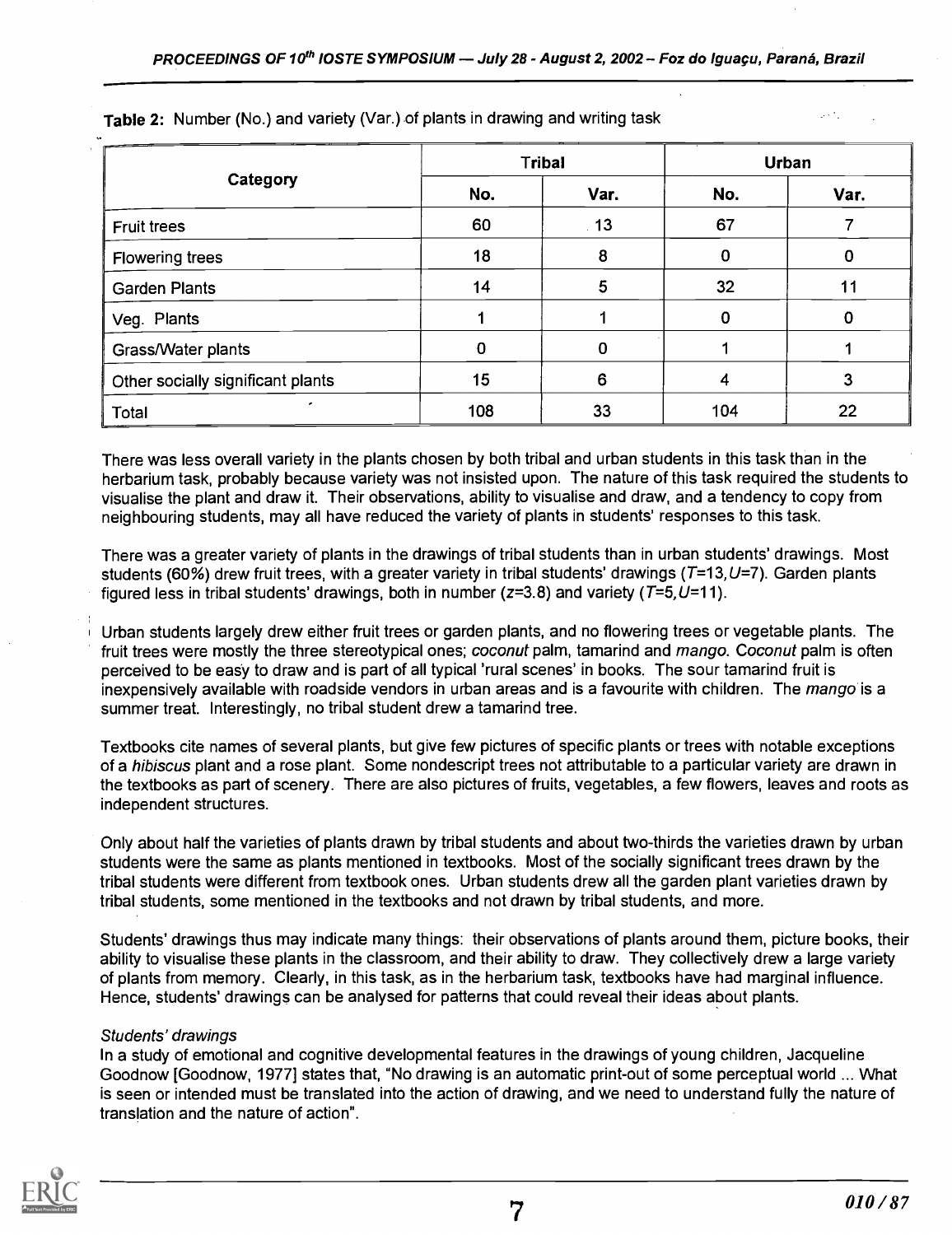The following analysis focuses not on cognitive development, but on 10-15 year old students' observations and knowledge about plants. In particular, we look for evidence for realism, and attention to details of structure. The analysis starts from the premise that students' drawings of plants are their translation of what they see and 'think' about plants, and hence provide clues to their understanding of plants. Certain features of the drawings indicate possible lacunae in the teaching of botany in classrooms. The nature of these features, or 'patterns' in them, may help us understand what needs to be addressed if school botany is to form a useful scientific basis for the students to understand their environment. The salient features of the drawings of urban and tribal students fall in the categories of cases of accuracy in urban and tribal students' drawings, kinds of inaccuracies, like gross inaccuracies, wrongly directed venation and exaggerated proportions, and ecological features and realism. These are discussed below.

Drawings of big trees by tribal students had the correct overall shape. Shape of leaves, leaf arrangement on branches, and position and shape of fruits were mostly correct for different kinds of trees.

About 40% urban students drew the coconut palm and most drew it correctly: ribbed trunk, location and shape of leaves and fruits. Besides, these trees were shown, curving artistically, in very picturesque surroundings, by a stream or river, with a boat in the stream. A typical drawing is given in Fig.1(a).

Several urban students drew leaves of common garden plants, like the hibiscus in Fig.1(b) or rose in Fig.1(c) accurately and in great detail - relative size, position, serrated leaf margins, and thorns at the nodes. In urban areas, potted plants around the house, courtyard or even on balconies and their everyday use for decoration and worship afford students an opportunity for close observation of such plants. Some features, like the hibiscus flowers in Fig.1(b), were exaggerated. This plant has been drawn in textbooks, and the one in grade 6 textbook is a small-sized plant with rather large flowers.

Figure 1: Drawings by urban students: (a) Coconut palm showing scenic surroundings, (b) Hibiscus plant and (c) Rose plant.



There were several kinds of inaccuracies in the drawings, which could serve as teaching learning opportunities. An urban sixth grader inaccurately drew prominent adventitious roots on the peepul tree (Ficus religiosa) (Fig.2(a)), which belongs to the generic class of trees characterised by adventitious roots. The student in this case may have overemphasised the roots, or made an observational error. The round fruits were attached to the branch by a stalk, rather than growing directly on the branch. The leaves were oblong instead of the well-known shape of a heart with an elongated and pointed apex. The drawing had stereotypical flowers, also at the end of stalks.

Another urban sixth grader drew a guava tree, with flowers growing on stalks from the main trunk, whereas round fruits - rather than the actual pear-shaped ones - were shown growing at twig terminals Fig.2(b). The

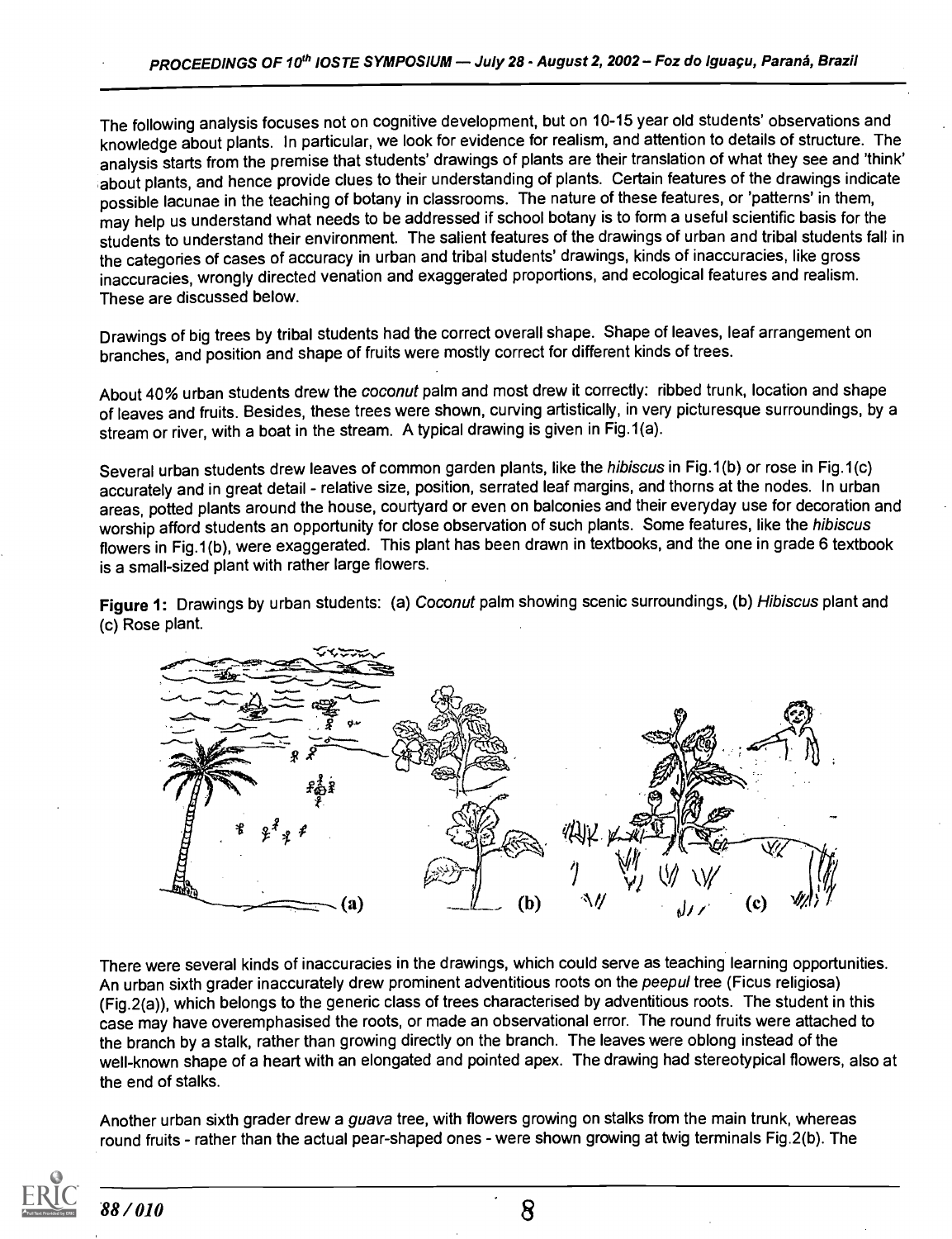student did not make any connection between the flower, the fruit, and the seed, the flowers were oversized, and the fruits were smaller than the flower.





There were many instances of students, both tribal and urban, drawing some parts of plants in exaggerated proportions (Fig.1(b), Fig.2.(a and b)). Fruits were prominent on every drawing of mango tree as in Fig.3(a). A tamarind tree (Fig.2(c)), drawn by an urban sixth grader showed large fruits and leaves. Placed in the foreground of the picture, the tree was large, 'having compound leaves, long and slender with 10-20 pairs of nearly stalkless leaflets' [Bole and Vaghani, 1986]. Juxtaposed with this accuracy of drawing were fruits placed incorrectly at the tip of leaves, correct in shape but highly exaggerated in size. The beautiful red flower of the hibiscus plant and the sour fruit of the tamarind tree happen to be favourites, especially with children. The size of these features may be an indication of the relative importance of these parts of the plant.

The drawing of a bhendi tree (Thespesia pupulnea) (Fig.3(b)) by a sixth grade tribal student was another striking example, where the flowers of the tree were incorrect in shape and were oversized. The sapling next to the tree, and the root structure near the ground indicated that it was a large tree. The leaves were of appropriate shape, but with opposite venation. In the herbarium task, students who chose this tree mentioned that they liked the tree for the attractive yellow flowers that changed to purple when about to wither. Thus the students did perceive the flowers as the most prominent part of this tree, and possibly attempted to depict that in their drawings.



Figure 3: (a) Mango, (b) Bhendi and (c) Fig trees by tribal students.

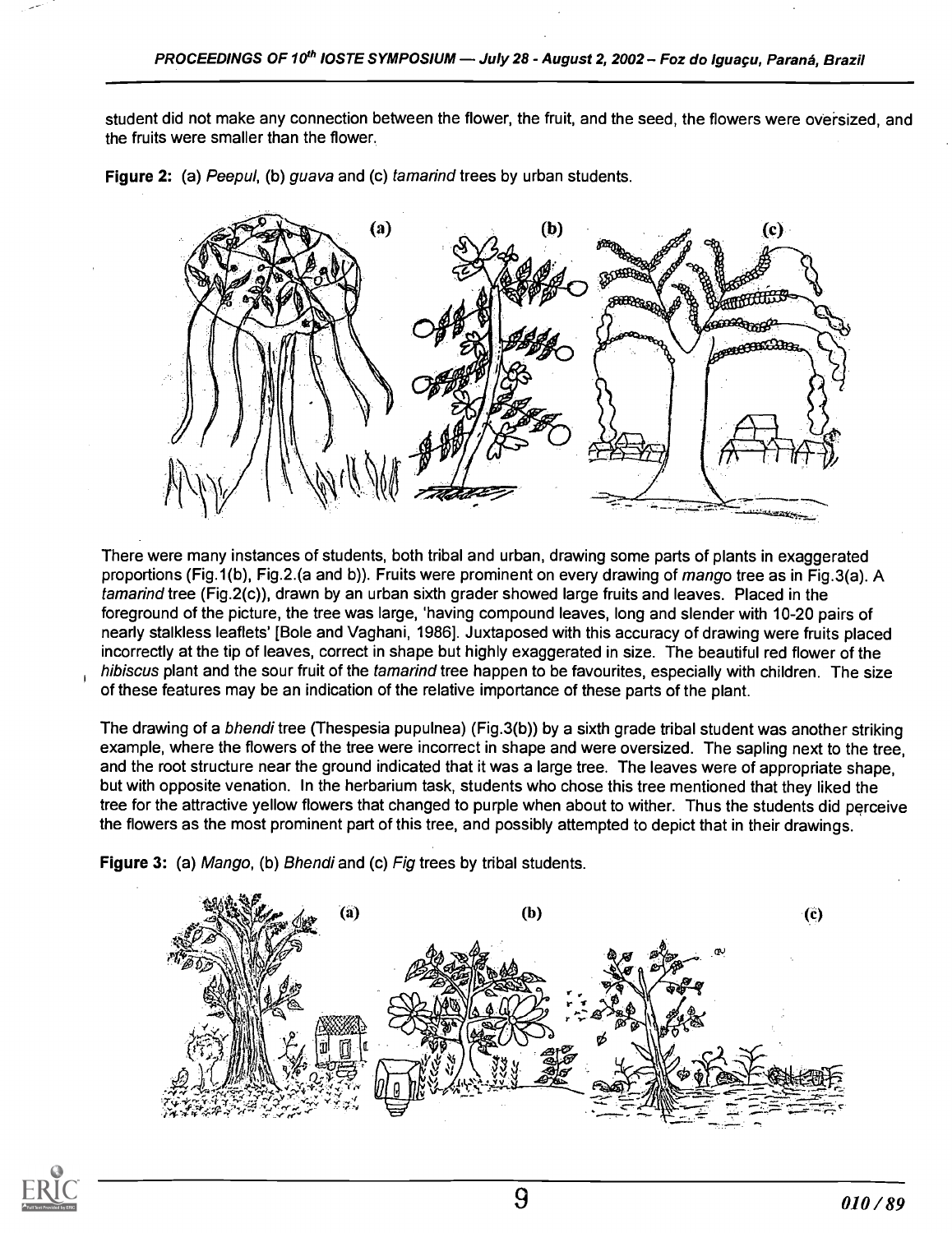Students drew the leaf shape and leaf margins more accurately than, other parts. One of the striking features of students' drawings was the venation of the leaves. While more urban students drew the veins in the right direction (z=3.0), many drawings of tribal students indicated veins in the opposite direction. This is illustrated in the two different leaves drawn by fifth grade tribal students Fig.4: an elongated (lanceolate) one of biti (Thevetia nerlifolia) plant and a heart-shaped leaf of the bhendi tree. It is amazing how correct they could be about the overall shape of the leaf, and yet draw all the veins in the opposite direction! While drawing a bunch of leaves, for example on a branch of a tree, there was often utter confusion about the direction of veins.

Figure 4: Leaves drawn by two tribal students (grade 5): (a) elongated leaf of biti plant and (b) heart-shaped leaf of bhendi tree..



The confused venation could have arisen either because of lack of observation of details, perceived irrelevance of the venation in making gross identification of plants, or perhaps a difficulty in drawing oppositely oriented diagonal lines [Olson, 1970]. The latter possibility was ruled out when they reproduced accurate venations when asked to collect a leaf and draw it. Hence, one may argue that the confusion may originate in a lack of attention to the details of venation.

Ecological features and realism were largely evident in tribal students' drawings, although urban students' drawings of coconut trees in scenic surroundings would also fall in this category. Many tribal students drew large trees with saplings of the same variety growing nearby (Fig.3(a and b)). Fig.3(a), showed a realistic shape of the tree, inflorescence and fruit. The mango fruit was shown as a prominent part of the tree, as well as of the whole scene, for example, a mango on the ground with a child running to get it.

In the drawing of a fig tree in Fig.3(c), roots were shown above ground, saplings around, the tree, and logs of wood strewn around. The fruits were attached in clusters to the main branches. The leaf shape was distinct and correct. The drawing clearly indicated that it was the season for shedding of leaves. A few leaves were floating to the ground from the large tree, while the saplings were already bare. But the fruit, indicated separately, though of the correct shape, was incorrectly positioned on the branch, and a lone seed was drawn inside the fruit.

The science textbook for grade 6 describes many parts of plants in great detail, including apex, veins, margins and stalk of leaf, and style, stamen, stigma and pollen in flowers. Detailed descriptions of the parts of a stem, leaf, and flower, are given, but the book says little about how all these are connected to each other. There are very few pictures of the whole plant or tree. All the factual knowledge about parts of a plant is usually taught within the classroom, with neither field trips nor collection of plants for demonstration in the classroom. The facts are then rote learned in the confines of students' homes. Given these circumstances, one is left to explain how the students got it so right.

Tribal people have had intimate links with the trees in their environs. They have thus evolved ways to distinguish between the different trees in their daily lives, using the visual criteria of shape, size and distribution of leaves,

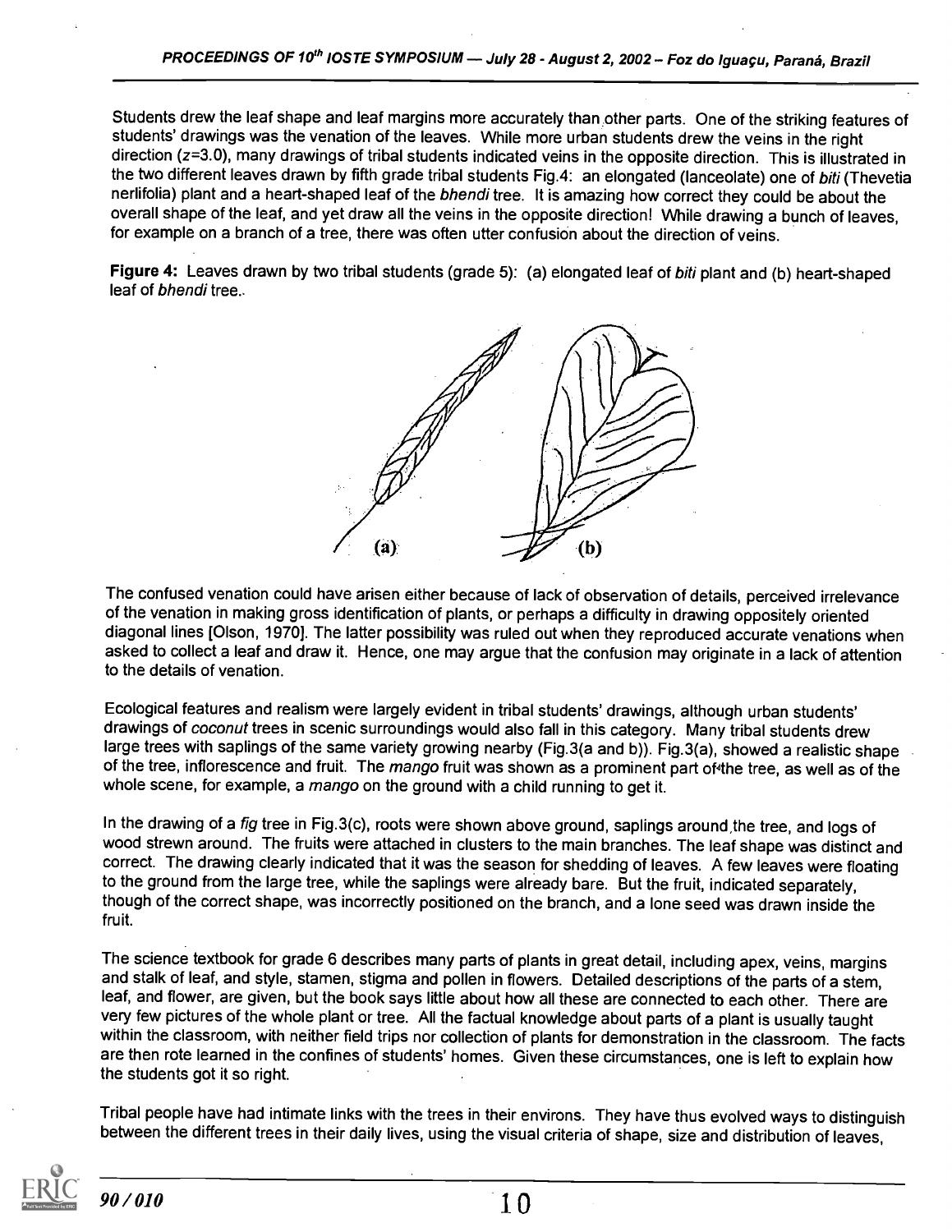besides smell, texture and other non-visual criteria. These are often used implicitly rather than in an'explicit manner in identifying trees. The tribal students probably 'know' these by 'situated learning'. This was evident from the discussions with them during the game on identifying living things in their surroundings. Tribal students also expressed this knowledge in their drawings.

Urban students relate to plants in their daily life through watering their garden plants, picking flowers of garden plants and throwing stones to drop edible fruits from road-side trees. Most students also know and use many parts of the coconut tree. The distinct shape of the coconut palm is most familiar to the urban students of Mumbai.

In the drawing task the use of a plant and plant products in everyday life, and interactions with the plant, seemed to decide the plant chosen and the accuracy of drawing. Since textbooks had very few drawings of whole plants, they did not help students in responding to this task. That may also explain why the students did not give the details that the textbooks give, unless they were details of familiar plants, like garden plants for urban students. There is apparently a wide gap between students' spontaneous ideas about plants - which were varied and rich in ecological content - and the knowledge in the textbooks.

#### Students' writing about plants

The students were asked to describe the plant they had drawn, including its overall shape, its surroundings, its trunk, branches, leaves, flowers, fruits and seeds. They had to describe characteristics like colour, smell, texture (feeling to touch), periods of flowering and fruiting, and whether the plant shed its leaves. They were also asked to write about the uses of the plant and its role in the environment. Students may have used some of the relevant expressions from their textbooks.

Urban students, who gave too few items to be analyzed in any detail, mostly gave gross structure and functional features, and little else. In general, most tribal students wrote much more about the plant they had chosen to draw than did an average urban student. The description of plants given by the students was analyzed in the light of some aspects that are commonly found in the textbooks, and others that the task specified.

Textbooks give many plants as examples while discussing variety in leaves, root, stem, the general structure of plants or functions of plants and their parts. They abound in definitions, classifications and statements of cause and effect. Textbooks also describe processes like germination of seeds and give procedures for growing plants. There are a few nonvisual descriptions and do not have descriptions of a single plant on the lines requested of the students. They are devoid of affective statements or imagery and metaphor, especially in grades higher than the fourth. Time references, like, fall of leaves or flowering seasons are absent in textbooks.

The predominant feature in the writings of students was description of gross structure, such as colour and size of tree trunk, stem, leaf, flower, and fruit. Students' writings closely modelled the textbooks in four aspects - gross structure and gross anthropocentric functions, details, and process descriptions. Tribal students gave several uses, most of which were human uses, of the plants and their parts.

Students rarely referred to the subparts other than cotyledons, although there are many references in the textbooks to stamens, style, margins of leaves, etc. Students described processes more often than procedures, and most cases pertained to germination of seed and plant growth. This is not surprising, since textbooks deal with this in some detail, and even suggest that students try the activity of germinating some common seeds. Some of the teachers claimed to have done this in the classroom, and some students too mentioned that they had done it.

There were a large number of instances where students referred to seasonal variations in plants. Most tribal students wrote about time of flowering, when leaves were shed, and when they sprouted anew. Some students wrote a few sentences about the surroundings in which the plant was to be found and described them with feelings. The students' writings were relatively high on feelings and references to seasons in contrast to textbooks. Students did not make many classificatory or cause-effect statements, nor did they give definitions or

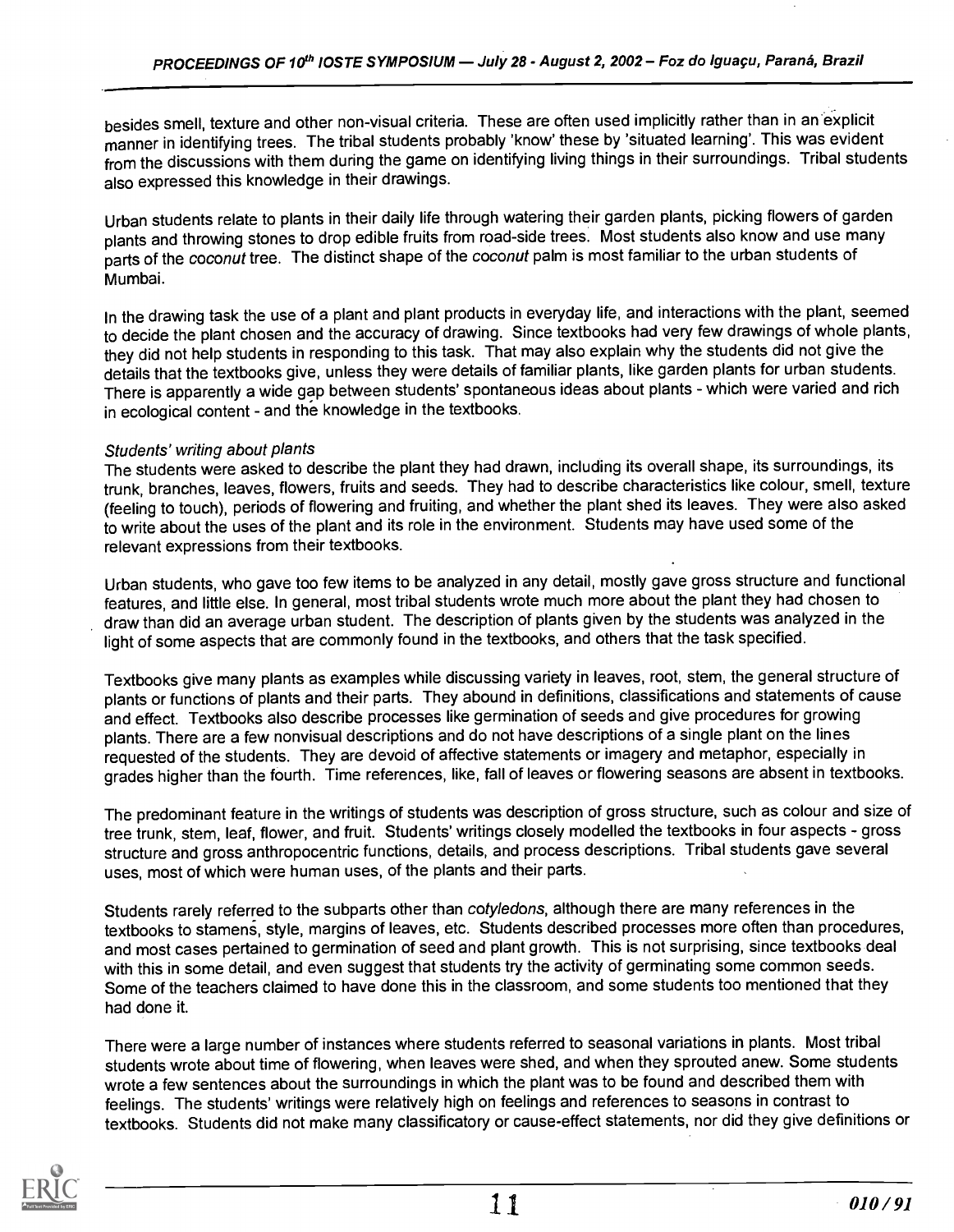procedures in their writings. In this task, students gave a few instances of nonvisual descriptions (a tree trunk is strong),-or imagery (umbrella shaped, half-moon, like a chicken egg). These descriptions as well as environmental details and gross function are rare in both students' writings and in textbooks.

#### **Conclusions**

The study of students' ideas about plants was done in the context of a science curriculum, which is sometimes excessively formal in its approach particularly when seen against students' spontaneous conceptions. The study found a mismatch between textbook science and students' conceptions. Nevertheless, the conceptions held by students did show some internal coherence and also consistency within groups of students.

Students' ideas about plants were seen to be influenced by physical and social settings and by textbooks. Mere presence of plants in the environment did not result in students being aware of them. Everyday use of, and interactions with, plants and plant products had a greater influence on students' ideas about plants.

There was a wide gap between students' spontaneous ideas about plants - which were varied and rich in ecological content - and the knowledge in the textbooks. Tribal students incorporated in their drawings of plants, many features that reflected their understanding of ecology. Tribal students' keen observations were further evidenced in the many instances they gave of seasonal features. In contrast to textbooks, students gave few detailed structural descriptions, focusing rather on gross shapes. Tribal students drew realistic pictures of a large variety of forest trees, often correct in placement of leaves, fruits and flowers. They frequently expressed their feelings towards plants and related their feelings about individual trees to their uses, unlike textbooks, which tend to underplay feelings. The uses, which the students gave, compared well with those cited in advanced botany textbooks.

Textbooks however depict very few whole plants or trees, and do not incorporate affective or ecological features in the pictures. Classroom intervention is necessary here. The study of botany can become meaningful to students only if ecological features, seasonal variations and affective factors are woven into classroom teaching through appropriate activities and interactions that highlight the relevance of this knowledge in everyday living.

Because of the widely different ecosystems that the country is endowed with, it may not be possible for textbooks to cover all available varieties of trees. Nevertheless, the tropical forests of the Sahyadri range, which are home to the tribal students in this study, is an important and geographically prominent ecosystem of the country and has been discussed in the geography textbook of grade 6. Yet, the connection with biology is unlikely to be made, since teachers rarely go beyond the textbooks, and different subjects are often handled by different teachers. It is unfortunate that there is scant attempt, either in the textbooks or in the classrooms, to address this gap between students' awareness of their surroundings and the formal knowledge of botany required of them.

## References

BERLIN, B., Breedlove, D., and Raven, P. (1966). Folk taxonomies and biological classification. Science, 154: 273-275.

BOLE, P. and Vaghani, Y. (1986). Field Guide to the Common Trees of India. Oxford University Press, Bombay.

BROWN, J. (1989). Toward a new epistemology for learning. In Frasson, G. and Gauthiar, J., editors, Intelligent Tutoring Systems at the Crossroad of Al and Education. Ablax, Norwood, NJ.

BROWN, J., Collins, A., and Duguid, P. (1988). Situated cognition and the culture of learning. Technical Report Rep.No.IRL 88-00088, Institute of Research for Learning.

CHUNAWALA, S., Apte, S., Natarajan, C., and Ramadas, J. (1996). Students' ideas about living and non-living. Technical Report TR.No. 29, Homi Bhabha Centre for Science Education.

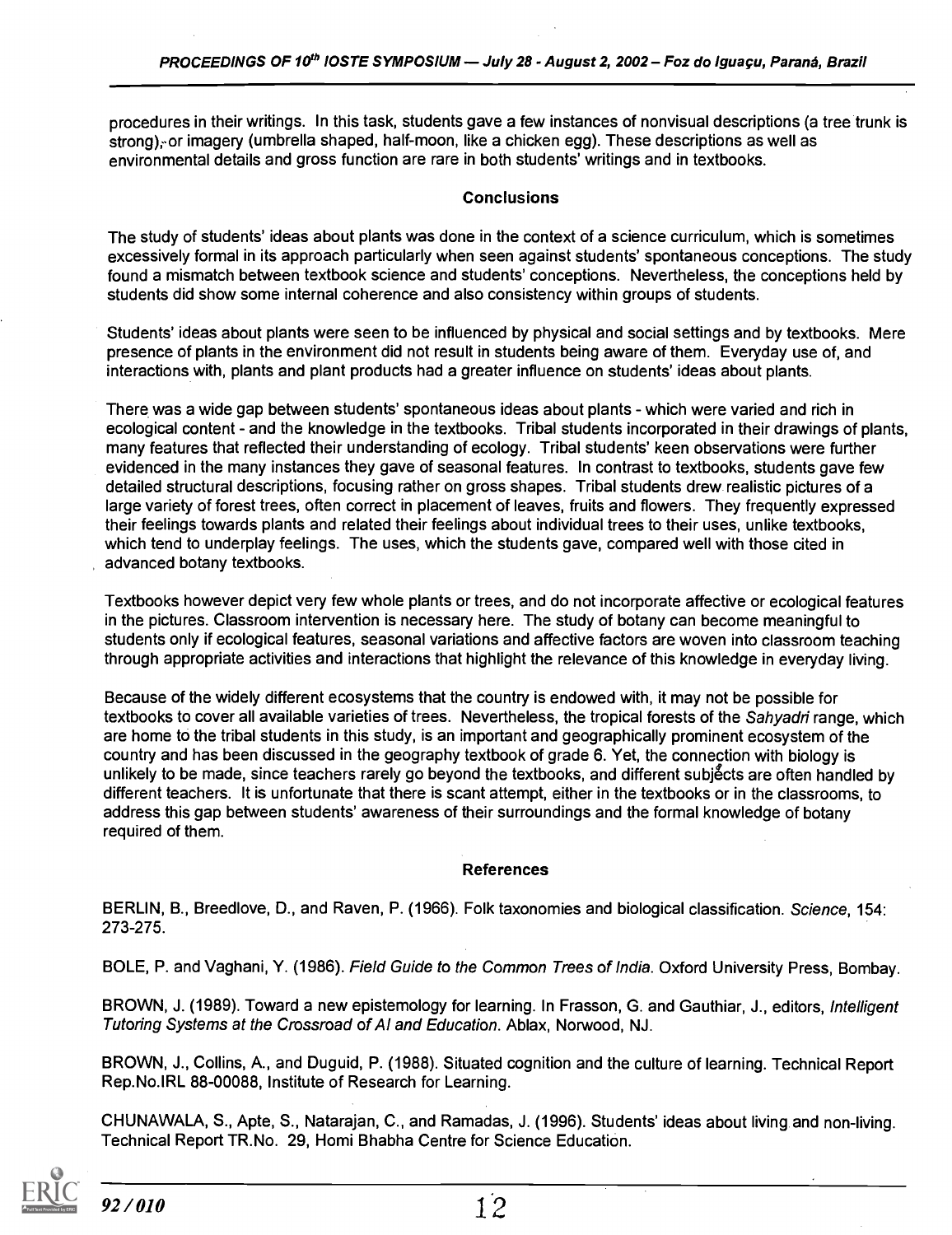DOUGHERTY, J. (1979). Learning names for plants and plants for names. Anthropolical Linguistics, 21: 298-315.

GILBERT, J., Osborn, R., and Fensham, P. (1982). Children's science and its cnsequences for teaching.  $S$ cience Education, 66: 623-33.

GOODNOW, J. (1977). Children's Drawing. Harvard Univ. Press, Cambridge, MA.

HARRIS, S. (1992). Going about in the right way - decolonising aboriginal school curriculum proceses. In Bob, T. and Jenny, T., editors, Voices in a Seashell - Education, Culture and Identity. UNESCO.

HUNN, E. (1985). The utilitarian factor in folk biological classification. In Dougherty, J., editor, Directions in Cognitive Anthropology. University of Illinois Press, Urbana, Ill.

LAVE, J. (1988). Cognition in Practice: Mind Mathematics and Culture in Everyday Life. Cambridge University Press, London.

NATARAJAN, C., Chunawala, S., Apte, S., and Ramadas, J. (1996). Students' ideas about plants. Technical Report TR.No. 30, Homi Bhabha Centre for Science Education.

OLSON, D. (1970). Cognitive Development: The Child's Acquisition of Diagonality. Academic Press, NY.

RAMADAS, J., Natarajan, C., Chunawala, S., and Apte, S. (1996). Role of experiments in school science. Technical Report TR.No. 31, Homi Bhabha Centre for Science Education.

SCRIBNER, S. and Cole, M. (1973). Cognitive consequences of formal and informal education. Science, 182: 553-559.

TULL, D. (1993). Elementary students' responses to questions about plant identification: response strategies in children. Science Education, 78(4): 323-343.